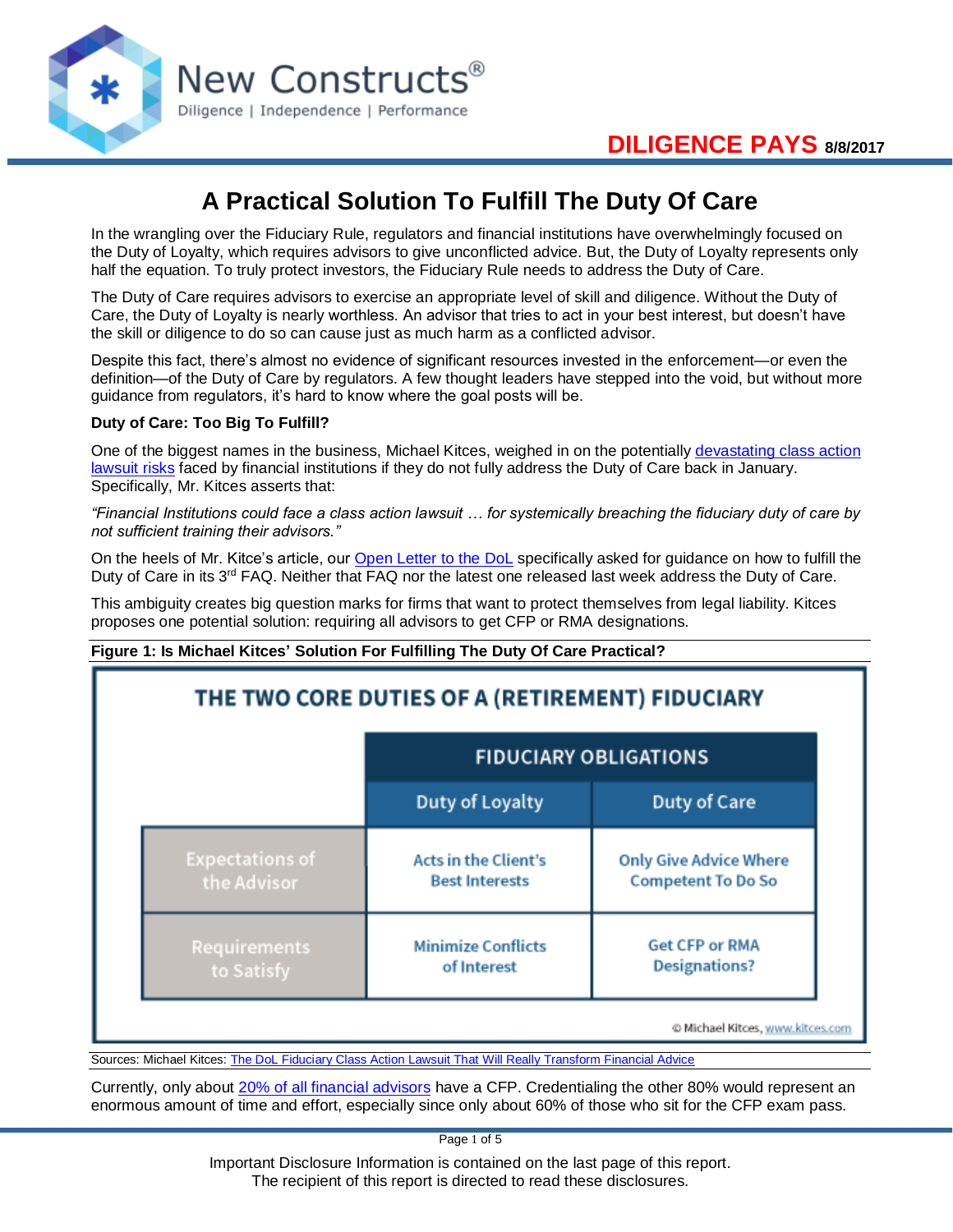The choice between undertaking this massive effort or being exposed to potentially devastating class-action lawsuits is a horrible one for any financial institution.

#### **No Answer Is the Worst Answer**

*"In any moment of decision, the best thing you can do is the right thing, the next best thing is the wrong thing, and the worst thing you can do is nothing." Theodore Roosevelt*

Given this conundrum, you'd imagine that regulators would want to provide clarity for institutions and advisors. Instead, the DoL has been quite vague in its comments about the Duty of Care. The only recent reference we found is in the [first FAQ,](https://www.dol.gov/sites/default/files/ebsa/about-ebsa/our-activities/resource-center/faqs/coi-rules-and-exemptions-part-1.pdf) where it cites the [Prudent Man standard,](https://www.law.cornell.edu/uscode/text/29/1104) which states that a fiduciary will act

"with the care, skill, prudence, and diligence under the circumstances then prevailing that a prudent man acting in a like capacity and familiar with such matters would use in the conduct of an enterprise of a like character and with like aims."

This hypothetical "prudent man" represents an impossibly vague standard for advisors and investors. Cases such a[s GIW Industries, Inc. v Trevor, Stewart, Burton, & Jacobsen Inc.](http://openjurist.org/895/f2d/729/giw-industries-inc-v-trevor-stewart-burton-and-jacobsen-inc) and [Donovan v. Mazzola](http://openjurist.org/716/f2d/1226) have brought a little clarity to the concept, but much ambiguity remains.

We are not sure why the DoL and, now, the SEC have not provided more guidance on how they will regulate/enforce the Duty Of Care. Perhaps, regulators and industry players see fulfilment of the rule as too big a problem to solve at this time. Perhaps, the status quo feels more secure. After all, if almost no one is fulfilling the Duty of Care, then, maybe, no one has to.

That sort of thinking is understandable in the face of the potentially enormous, if not impractical, task of getting official designations like the CFP or RMA for all financial advisors who need to meet a fiduciary standard of care.

It's also understandable that firms might turn a blind eye toward the Duty of Care based on hope that a repeal or weakening of the Fiduciary rule will insulate them from responsibility to fulfill it. While a regulatory rollback of this sort [is possible,](https://www.wsj.com/articles/a-fiduciary-rule-reckoning-1501448022) it does not absolve financial institutions from having to prove to discerning constituents that they have the competency to provide a fiduciary level of service.

As we wrote in ["Fiduciary Rule Delayed, But Its Impact Remains,](https://www.newconstructs.com/fiduciary-rule-delayed-but-its-impact-remains/)" the debate around the Fiduciary Rule has already transformed the industry. Clients now want to know if their advisor provides a fiduciary level of service. Firms that can't prove they can fulfill the Duty of Care will lose clients to those that can.

#### **Making the Problem Smaller**

Given the logistical and cost challenges of credentialing tens of thousands of advisors, we propose another approach for financial institutions to fulfill the Duty of Care. Our approach is vastly less expensive in terms of logistics and implementation. Rather than trying to accredit the advisors, we propose giving them research that enables them to fulfill the duty of care.

This research is probably necessary even if every advisor earned a CFP or RMA. As Kitces wrote in his post, "it's the combination of competency education, *and* a prudence *process*, that is necessary for an advisor to substantiate that he/she actually met the fiduciary duty of *care*." In other words, even if you have all the credentials in the world, you still need research to make informed investment decisions.

Research that fulfills the duty of care is not that hard to define. We think it is self-evident that research with the following qualities would equip an advisor to provide prudent advice:

- **Comprehensive**. It should reflect all relevant publicly available information (i.e. all 10-Ks and 10-Qs), including the footnotes and MD&A.
- **Objective**. Investors deserve unbiased research.
- **Transparent**. Investors should be able to see how the analysis was performed and the data behind it.
- **Relevant**. There must be a [tangible, quantifiable connection](https://www.newconstructs.com/roic-paradigm-linking-corporate-performance-valuation/) to investment performance.

The average advice client would probably be surprised to learn that these criteria are not already required for investment research.

Research of this quality may not have been possible at scale in the past, but today's [technology](https://www.thefinancialrevolutionist.com/opinion/why-robo-analysts-not-robo-advisors-will-transform-investing) makes it possible. Machine learning and natural language processing allow computers to do the heavy lifting of reading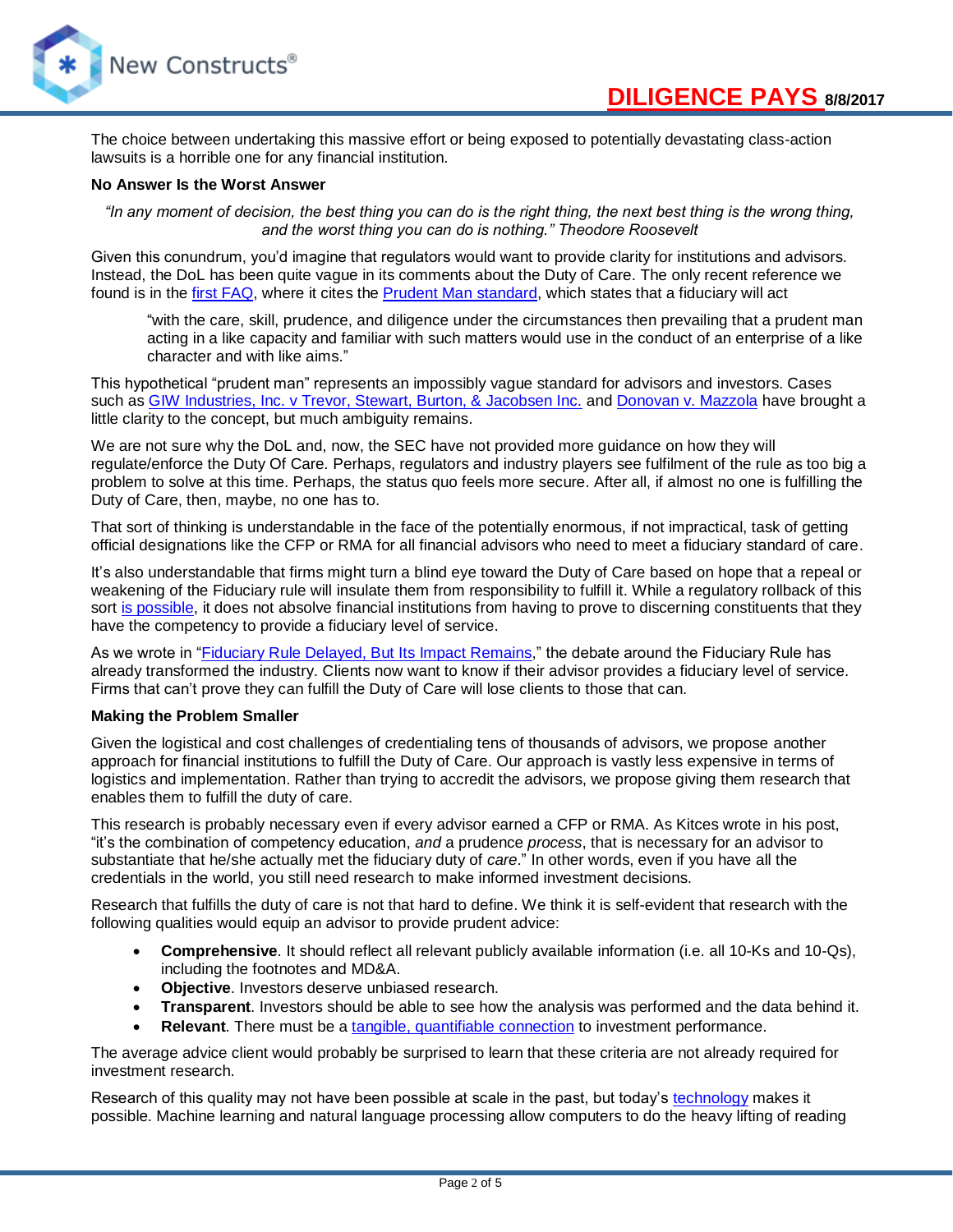

financial filings and analyzing data on the back end, freeing up human advisors to focus on their client's individual needs.

In Nerd's Eye View's recent post, [What Cyborg Chess Can Teach Us About The Future Of Financial Planning,](https://www.kitces.com/blog/cyborg-chess-advisor-teach-about-future-financial-planning/) Derek Tharp posits that the best advisors in the future will be those that are the best at leveraging technology. That idea certainly applies to the human advisors working with Robo-Analysts. The Robo-Analysts' research makes advisors more effective than either a standalone human or robo-advisor in the same way that a human chess player aided by a machine is [better than either one on its own.](https://www.bloomreach.com/en/resources/blogs/2014/12/centaur-chess-brings-best-humans-machines.html)

#### **What Should A Prudent Man Or Institution Do?**

More thought leaders are beginning to turn attention to the Duty of Loyalty. MarketWatch's retirement columnist, Robert Powell, [recently echoed the concern](http://www.marketwatch.com/story/the-fiduciary-rule-is-about-more-than-adviser-pay-heres-why-that-matters-2017-08-02) over the lack of attention to the Duty of Care. He highlights Jeffrey Levine's suggestion that financial institutions undertake a team oriented approach to advice to ensure they have access to the different pockets of expertise needed to provide truly comprehensive advice.

However, until we get more guidance from regulators, we cannot be sure of the expertise needed to fulfill the Duty of Care.

We agree and also believe that technology is key to the practical and cost effective fulfillment of the Duty of Care. More of the biggest names in the financial industry (see [At BlackRock, Machines Are Rising Over](https://www.nytimes.com/2017/03/28/business/dealbook/blackrock-actively-managed-funds-computer-models.html)  [Managers to Pick Stocks\)](https://www.nytimes.com/2017/03/28/business/dealbook/blackrock-actively-managed-funds-computer-models.html) are now embracing technology to leverage machines in the investment research process. Technology may be the only solution to the dual mandate for financial institutions: cut costs and fulfill the fiduciary Duty of Care.

Providing research as described above to advisors rather than undertaking a massive training effort is more cost effective in the short-term and better for investors in the long-term. Regardless of one's level of training, highquality research is necessary for fulfilment of fiduciary duties. It is only natural that we leverage technology to support human efforts in this area just as we have in so many other parts of modern society.

Regulators can aid this transition by providing clarity to everyone involved on how to fulfill the Duty of Care. Investors, clients, advisors and analysts deserve the latest in technology to get the diligence required to make prudent investment decisions.

*This article originally published on [August 9, 2017.](https://www.newconstructs.com/a-practical-solution-to-fulfill-the-duty-of-care)*

*Disclosure: David Trainer and Sam McBride receive no compensation to write about any specific stock, sector, style, or theme.*

*Follow us on [Twitter,](https://twitter.com/NewConstructs) [Facebook,](https://www.facebook.com/newconstructsllc/) [LinkedIn,](https://www.linkedin.com/company/new-constructs) and [StockTwits](https://stocktwits.com/dtrainer_NewConstructs) for real-time alerts on all our research.*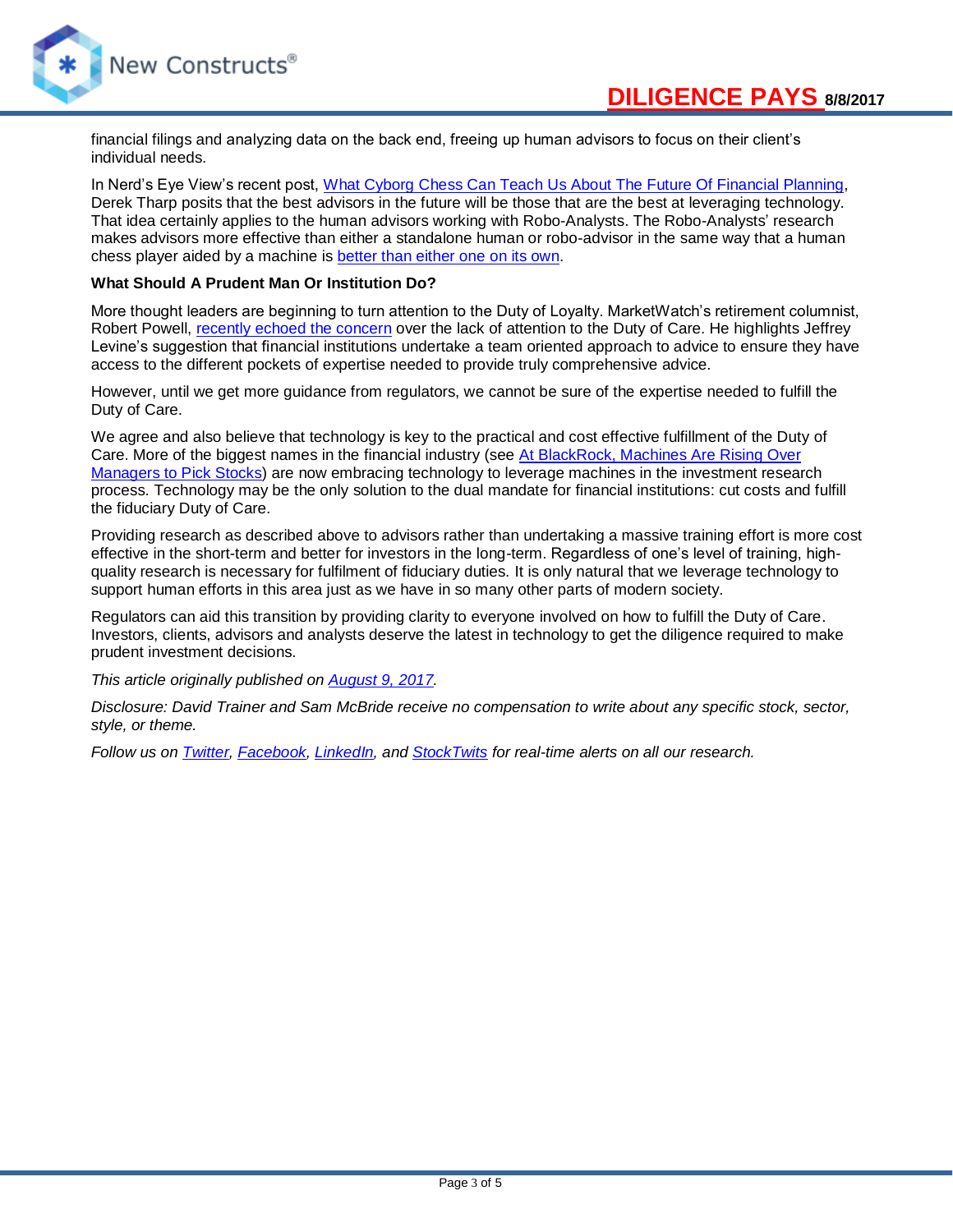



# *New Constructs® - Research to Fulfill the Fiduciary Duty of Care*

Ratings & screeners on 3000 stocks, 450 ETFs and 7000 mutual funds help you make prudent investment decisions.

New Constructs leverages the latest in machine learning to analyze structured and unstructured financial data with unrivaled speed and accuracy. The firm's forensic accounting experts work alongside engineers to develop proprietary NLP libraries and financial models. Our investment ratings are based on the best fundamental data in the business for stocks, ETFs and mutual funds. Clients include many of the top hedge funds, mutual funds and wealth management firms. David Trainer, the firm's CEO, is regularly featured in the media as a thought leader on the fiduciary duty of care, earnings quality, valuation and investment strategy.

### *To fulfill the Duty of Care, research should be:*

- 1. **Comprehensive** All relevant publicly-available (e.g. 10-Ks and 10-Qs) information has been diligently reviewed, including footnotes and the management discussion & analysis (MD&A).
- 2. **Un-conflicted** Clients deserve unbiased research.
- 3. **Transparent** Advisors should be able to show how the analysis was performed and the data behind it.
- 4. **Relevant** Empirical evidence must provide [tangible, quantifiable correlation](https://www.newconstructs.com/roic-paradigm-linking-corporate-performance-valuation/) to stock, ETF or mutual fund performance.

### *Value Investing 2.0: Diligence Matters: Technology is Key to Value Investing With Scale*

Accounting data is only the beginning of fundamental research. It must be translated into economic earnings to truly understand profitability and valuation. This translation requires deep analysis of footnotes and the MD&A, a process that our [robo-analyst technology](https://www.newconstructs.com/technology/) empowers us to perform for thousands of stocks, ETFs and mutual funds.